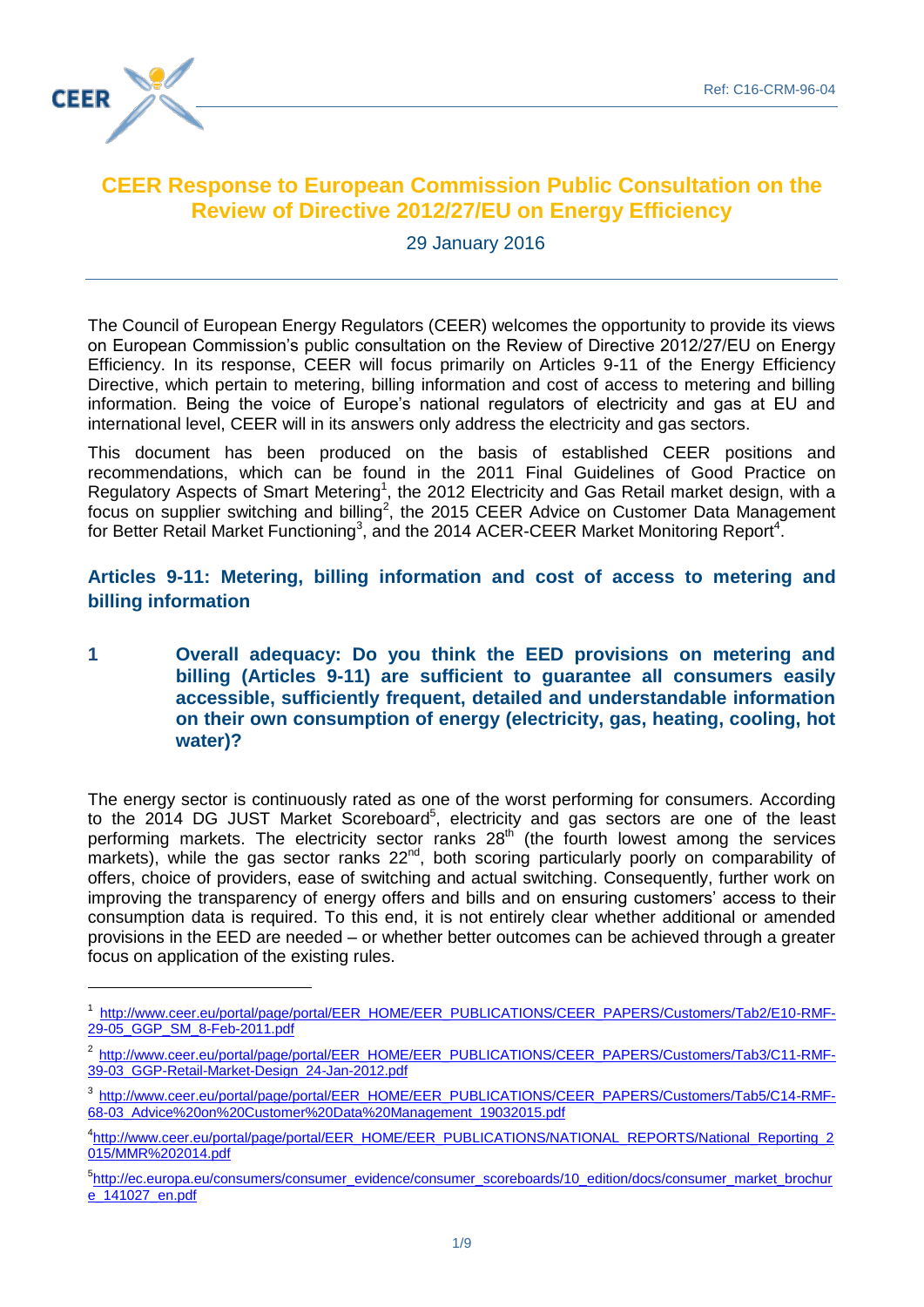

-

In addition, the 2014 ACER-CEER Market Monitoring Report provides a comprehensive classification of the sources of customers' dissatisfaction with the energy sector. Having analysed 62,728 complaints, the report shows that the main share of consumer complaints (34%) relates to invoicing/billing and debt collection. This holds for both gas and electricity markets. In the electricity sector, consumer complaints due to invoicing/billing and debt collection comprise the largest share of received complaints in 13 MSs. In other MSs consumers show a high level of dissatisfaction about these elements.

Knowledge about customers' complaints facilitates a better understanding of the shortcomings in the retail markets. Billing implies one of the most frequent customer interactions with the energy market. If the process is not well-designed and does not function well, the customer is not able to positively engage in the energy market and consequently is prevented from building trust in the market. Given the emphasis of consumers' criticism on the way they receive information regarding their consumption and metering data, CEER believes that the current provisions are not sufficiently implemented, applied, and/or upheld to guarantee all consumers easily accessible, sufficiently frequent, detailed and understandable information on their energy intake. In addition, the provision of clear and understandable information in offers and bills for consumers is also covered by generic consumer legislation. As such, CEER believes that closer coordination between sector specific regulators and consumer authorities is also needed to achieve the goals of the  $EED<sup>6</sup>$ . CEER would therefore encourage the Commission to look at other non-energy related legislation on billing for inspiration.

Various developments in the market, including the roll-out of smart metering, are likely to offer the potential to improve the information provided to consumers and the way in which it is presented. As a way of example, the 2013 Market Monitoring Report<sup>7</sup> showed that while the number of complaints increased in most MSs, in Sweden consumer complaints reduced radically since the mandatory monthly (instead of annual) meter readings were introduced in July 2009. Monthly readings and actual consumption-based billing have led to more trust in metering and more understandable bills.

If the Commission is minded to propose new rules in this area, we would urge you to consider carefully the level of prescription in relation to the content or format of bills and other customer communications. Anecdotal evidence suggests that consumers already receive a lot of information and that this can lead to less rather than more engagement in certain circumstances. Detailed requirements can also reduce the scope for innovation among suppliers<sup>8</sup> and could become outdated quickly (e.g. are more people opting for electronic billing). To this end, we feel that minimum standards or slightly higher-level requirements might be more appropriate.

<sup>6</sup> [http://www.ceer.eu/portal/page/portal/EER\\_HOME/EER\\_PUBLICATIONS/CEER\\_PAPERS/Customers/2013/C13-CEM-](http://www.ceer.eu/portal/page/portal/EER_HOME/EER_PUBLICATIONS/CEER_PAPERS/Customers/2013/C13-CEM-65-03_SR%20on%20involvement%20of%20consumer%20organisations%20in%20the%20regulatory%20process.pdf)[65-03\\_SR%20on%20involvement%20of%20consumer%20organisations%20in%20the%20regulatory%20process.pdf](http://www.ceer.eu/portal/page/portal/EER_HOME/EER_PUBLICATIONS/CEER_PAPERS/Customers/2013/C13-CEM-65-03_SR%20on%20involvement%20of%20consumer%20organisations%20in%20the%20regulatory%20process.pdf)

<sup>&</sup>lt;sup>7</sup>[http://www.acer.europa.eu/official\\_documents/acts\\_of\\_the\\_agency/publication/acer%20market%20monitoring%20report](http://www.acer.europa.eu/official_documents/acts_of_the_agency/publication/acer%20market%20monitoring%20report%202013.pdf) [%202013.pdf](http://www.acer.europa.eu/official_documents/acts_of_the_agency/publication/acer%20market%20monitoring%20report%202013.pdf)

<sup>&</sup>lt;sup>8</sup> For example, the EED already requires suppliers to give customers a comparison of their recent consumption with the same period in the previous year. We agree that information on consumption patterns is important for consumers. Nevertheless, it may be that for many consumers there are other ways of presenting this information that is more relevant or engaging for them. This may become more important when a greater volume of consumption data is available from smart metering.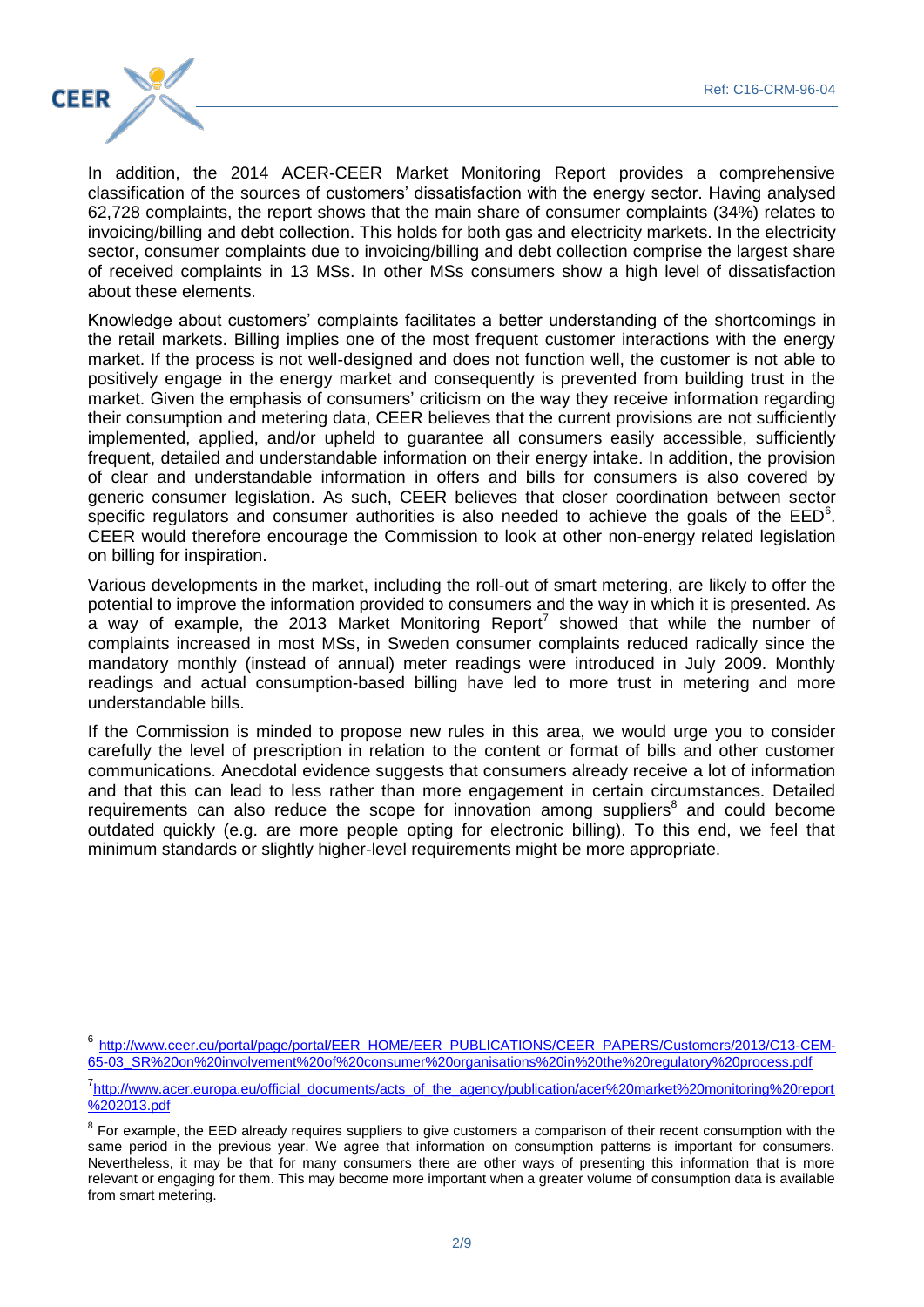

## **2 Do you think it appropriate that the requirement to provide individual metering and frequent billing (Articles 9(1), 9(3) and 10(1)) is subject to it being technically feasible and/or cost effective?**

Individual metering is a basic right of every consumer and should be sought after in order to induce energy saving behaviour on the part of the consumer. Accordingly, in the case of electricity and gas, individual metering should be the rule. Nevertheless, there should be a room for exception whereby Member States, and/or metering operators, and/or suppliers should provide a proper justification as to why they are unwilling to implement individual metering and frequent billing.

Customers should no longer receive estimated energy bills but be billed based on their actual consumption. In its Guidelines of Good Practice on Regulatory Aspects of Smart Metering for Electricity and Gas, CEER highlighted the importance of customers being properly informed – at least once a month – of their actual energy consumption and costs.

CEER admits that there may be some exceptions when individual metering is not technically feasible and/or too costly as mentioned in the Energy Efficiency Directive (e.g. gas only used for cooking).

## **3 Should such conditions of being technically feasible and/or cost effective be harmonised across the EU?**

Article 9(1) states that the individual meters, which are to be provided should be competitively priced. The determination of a competitively priced product depends on local circumstances and as such it would be rather difficult to harmonise the conditions of technical feasibility across the EU. Nevertheless, CEER would suggest to the European Commission to consider proposing a harmonised methodology for assessing and determining competitively priced individual meters at the EU level.

## **4 How would these conditions of being technically feasible and/or cost effective affect the potential for energy savings and consumer empowerment?**

Given the fact that the conditions of technical feasibility and/or cost effectiveness may preclude the provision of individual metering, the lack of an individual meter would affect the potential for energy savings and the level of consumer empowerment.

Individual metering constitutes the basis of consumer empowerment as it provides consumers with basic information on their consumption, which in turn permits consumers to manage better their energy consumption and may trigger changes in customer behaviour in a way that reduces their overall energy intake and results in greater energy savings.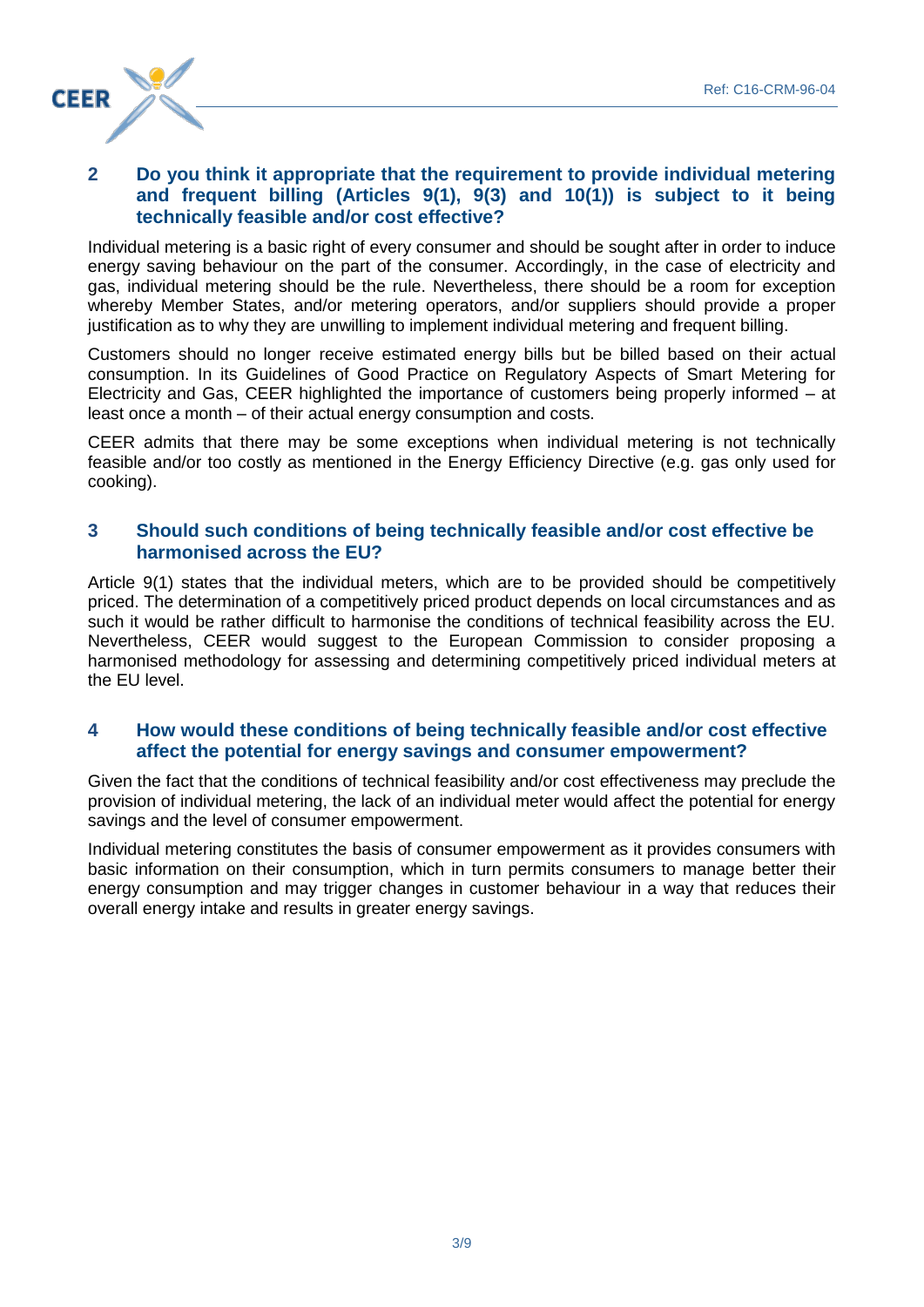# **CEER**

## **5 Smart meters: Do you think that A) the EED requirements regarding smart metering systems for electricity and natural gas and consumption feedback and B) the common minimum functionalities, for example to provide readings directly to the customer or to update readings frequently, recommended by the Commission<sup>9</sup> together provide a sufficient level of harmonisation at EU level?**

In their Final Guidelines of Good Practice on Regulatory Aspects of Smart Metering, European regulators have called for customers being informed at least once a month about their actual energy consumption and costs, free of charge. Moreover, customers should have access to information on consumption and cost data on demand and should have a choice of different communication channels. Finally, in its Advice on Customer Data Management for Better Retail Market Functioning, CEER proposed the adoption of at least national standardised arrangements regarding the content of customer meter data, the format in which the data is provided to parties and the systems used for the exchange of this data. Standardisation of these arrangements would, in CEER's view, result in significant benefits for consumers, reflected in greater certainty, efficiency and enhanced competition as customers would be more likely to understand the data they receive, make efficient decisions about their consumption and be better-positioned to make decisions about changing tariffs or switching suppliers.

Consequently, there is a consistency and convergence between the work of European Energy Regulators and the European Commission regarding smart meter functionalities, in particular those which benefit consumers. At the same time, however, CEER does not consider these elements sufficient for providing the necessary level of harmonisation across the EU, the issue being that Member States do not apply them.

According to the latest ACER-CEER Market Monitoring Report, merely 14 Member States (i.e. only half) have the minimal technical and other requirements for smart meters in their legislation to ensure benefits to consumers and this does not always concern both electricity and gas sectors. Most of these Member States require that smart meters provide information on actual consumption, make billing based on actual consumption possible and have an interface with the home, for easy access to information for consumers. As such, the lack of minimum technical functionalities and other requirements for smart meters to ensure benefits to consumers is apparent in many Member States.

## **If no, do you think the common minimum functionalities should be the basis for further harmonisation?**

Yes. CEER believes that functionalities are crucial for the sound deployment of smart metering systems and for guaranteeing a minimum level of service to customers and those that generate and consume electricity. Customers should be able to expect certain services from smart metering systems and the minimum functionalities have been identified as essential for ensuring that these services are accomplished.

With regard to the common minimum functionalities, CEER has developed the following recommendations, which define the level of service a customer should be able to expect from a smart metering system:

- The customer should be properly informed at least once a month of actual electricity consumption and costs, free of charge
- On demand, the customer should be able to access information on his/her up to date consumption and injection data and costs

-

 $9$  C(2012)1342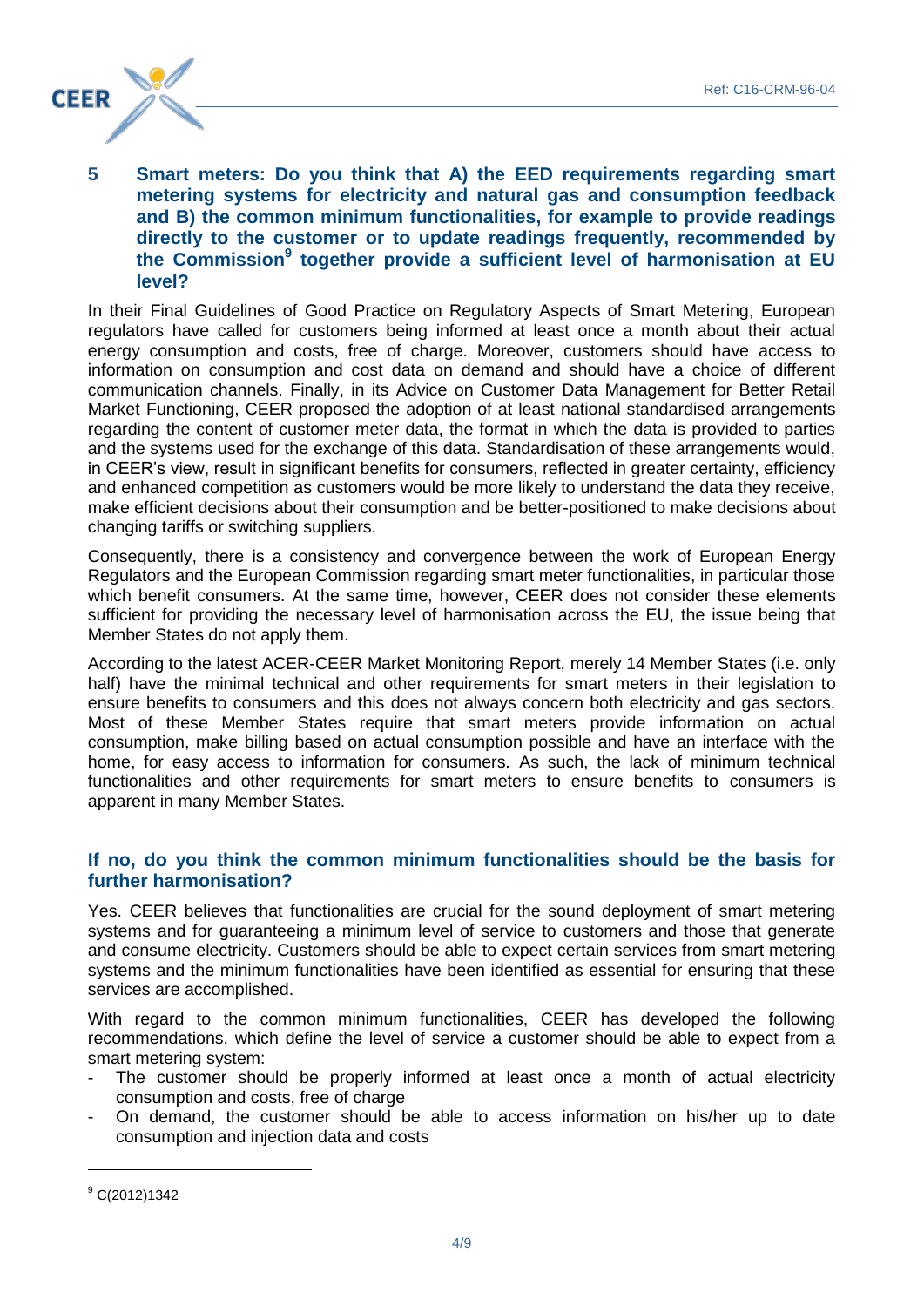

- Given the greater metering data accuracy, it should become easier to switch supplier, move or change the contract
- Customers should no longer receive estimated energy bills. Bills should reflect actual consumption.
- The supplier should be able to make offers that better reflect actual consumption/injection divided into different time periods. Smart metering systems should be capable of recording consumption on a configurable time bases (at least hourly).
- When the customer wishes to reduce or increase power capacity as well as to activate or deactivate supply, he/she should be able to contact the relevant market actor who will perform this service remotely
- All customers should be equipped with a metering device capable of measuring consumption and injection
- If a customer wishes to do so, he/she can receive an alert in case of non-notified interruption or a case of exceptional energy consumption
- Meters should be equipped with or connected to an open gateway and the software is to be upgraded remotely

Finally, all customers should benefit from smart metering and MSs should avoid discriminatory behaviour by the party responsible for the roll-out.

## **6 What obstacles have national authorities/actors faced in introducing on a large scale individual meters that accurately reflect the final customer's actual energy consumption? Do you have any good experiences to share on how to overcome these obstacles?**

CEER highlights the need for a clear regulatory framework in order to ensure a smooth roll out of smart meters and introduction of individual meters on a large scale to the benefit of consumers and energy efficiency. Anecdotal cases from MSs that have implemented smart meters first, i.e. Italy and Sweden, reveal that a clear regulatory framework is vital for guaranteeing that smart meters are rolled out with minimum functionality, i.e. the customer should be properly informed at least once a month of actual electricity consumption and costs, free of charge.

Findings from the roll out of smart meters in Finland show that all smart meters should be able to record hourly consumption, which in turn would enable introduction of hourly priced products. Subsequently, the challenge is to ignite end consumers' interest in their energy cost and their own role in influencing it.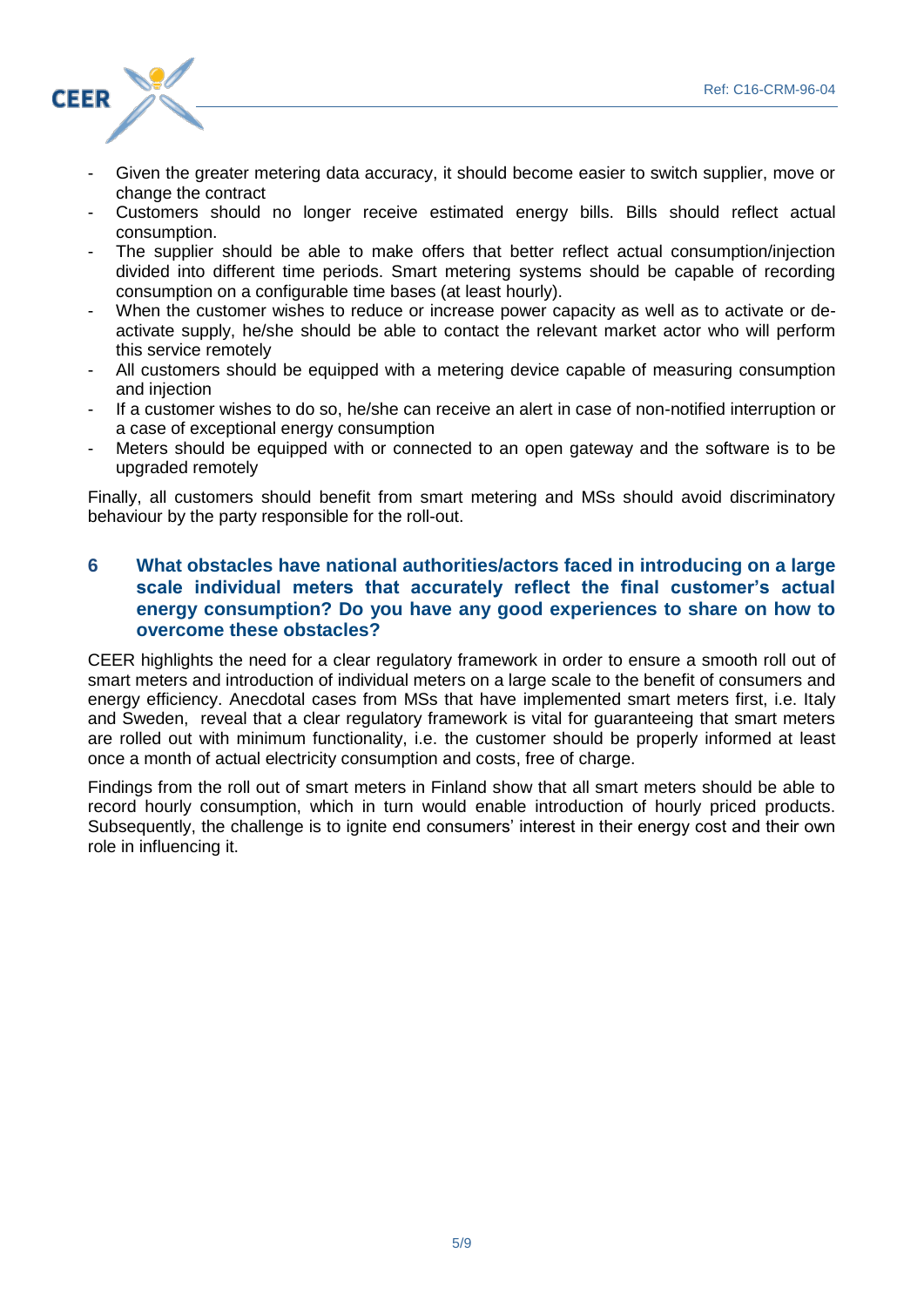

## **Annex I – Articles 9-11: Metering, billing information and cost of access to metering and billing information**

#### *Article 9*

#### **Metering**

1. Member States shall ensure that, in so far as it is technically possible, financially reasonable and proportionate in relation to the potential energy savings, final customers for electricity, natural gas, district heating, district cooling and domestic hot water are provided with competitively priced individual meters that accurately reflect the final customer's actual energy consumption and that provide information on actual time of use.

Such a competitively priced individual meter shall always be provided when:

- (a)an existing meter is replaced, unless this is technically impossible or not cost-effective in relation to the estimated potential savings in the long term;
- (b)a new connection is made in a new building or a building undergoes major renovations, as set out in Directive 2010/31/EU.

2. Where, and to the extent that, Member States implement intelligent metering systems and roll out smart meters for natural gas and/or electricity in accordance with Directives 2009/72/EC and 2009/73/EC:

- (a)they shall ensure that the metering systems provide to final customers information on actual time of use and that the objectives of energy efficiency and benefits for final customers are fully taken into account when establishing the minimum functionalities of the meters and the obligations imposed on market participants;
- (b)they shall ensure the security of the smart meters and data communication, and the privacy of final customers, in compliance with relevant Union data protection and privacy legislation;
- (c)in the case of electricity and at the request of the final customer, they shall require meter operators to ensure that the meter or meters can account for electricity put into the grid from the final customer's premises;
- (d)they shall ensure that if final customers request it, metering data on their electricity input and offtake is made available to them or to a third party acting on behalf of the final customer in an easily understandable format that they can use to compare deals on a like-for-like basis;
- (e)they shall require that appropriate advice and information be given to customers at the time of installation of smart meters, in particular about their full potential with regard to meter reading management and the monitoring of energy consumption.

3. Where heating and cooling or hot water are supplied to a building from a district heating network or from a central source servicing multiple buildings, a heat or hot water meter shall be installed at the heating exchanger or point of delivery.

In multi-apartment and multi-purpose buildings with a central heating/cooling source or supplied from a district heating network or from a central source serving multiple buildings, individual consumption meters shall also be installed by 31 December 2016 to measure the consumption of heat or cooling or hot water for each unit where technically feasible and cost-efficient. Where the use of individual meters is not technically feasible or not cost-efficient, to measure heating, individual heat cost allocators shall be used for measuring heat consumption at each radiator, unless it is shown by the Member State in question that the installation of such heat cost allocators would not be cost-efficient. In those cases, alternative cost-efficient methods of heat consumption measurement may be considered.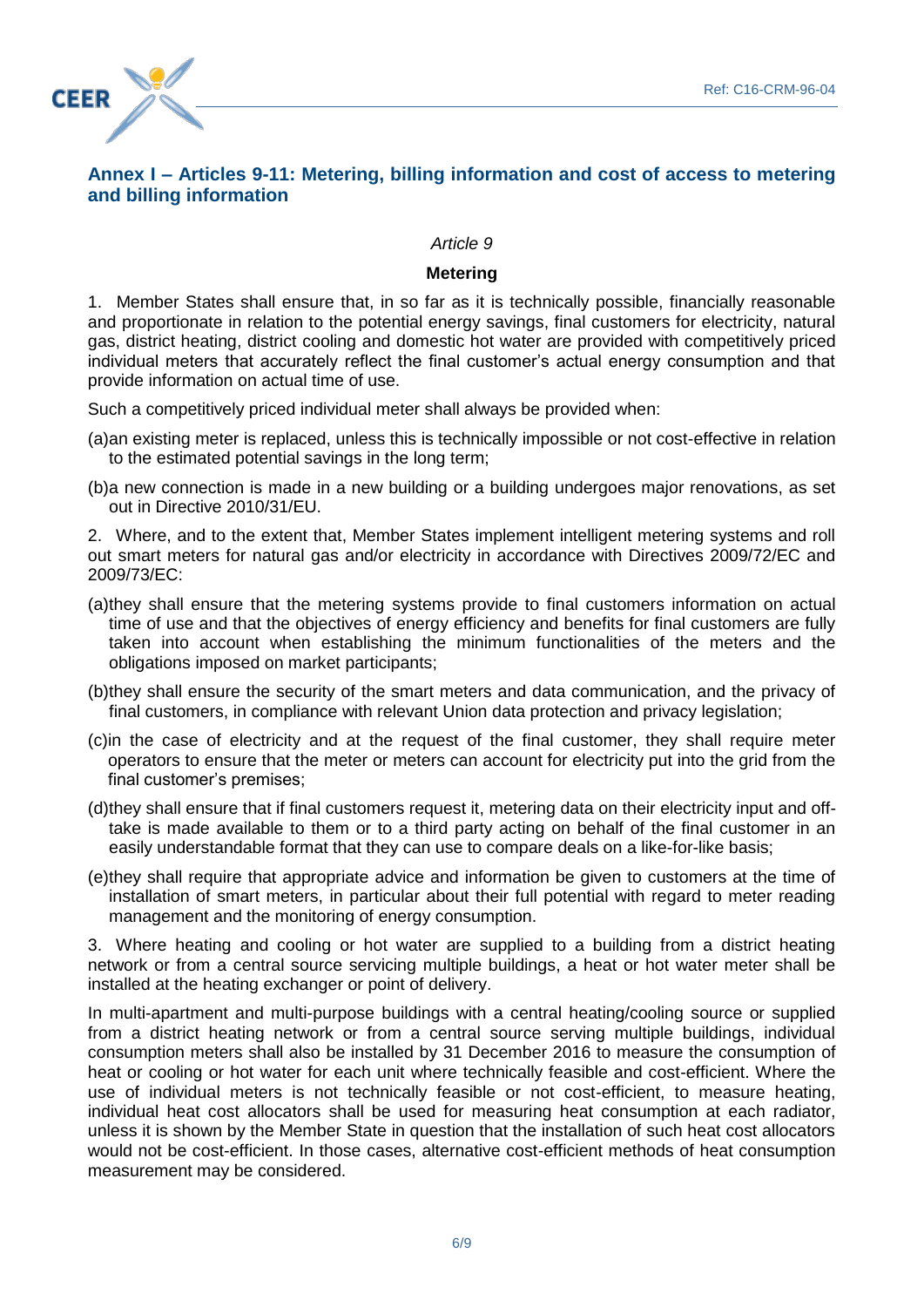

Where multi-apartment buildings are supplied from district heating or cooling, or where own common heating or cooling systems for such buildings are prevalent, Member States may introduce transparent rules on the allocation of the cost of thermal or hot water consumption in such buildings to ensure transparency and accuracy of accounting for individual consumption. Where appropriate, such rules shall include guidelines on the way to allocate costs for heat and/or hot water that is used as follows:

(a) hot water for domestic needs;

(b)heat radiated from the building installation and for the purpose of heating the common areas (where staircases and corridors are equipped with radiators);

(c) for the purpose of heating apartments.

#### *Article 10*

#### **Billing information**

1. Where final customers do not have smart meters as referred to in Directives 2009/72/EC and 2009/73/EC, Member States shall ensure, by 31 December 2014, that billing information is accurate and based on actual consumption, in accordance with point 1.1 of Annex VII, for all the sectors covered by this Directive, including energy distributors, distribution system operators and retail energy sales companies, where this is technically possible and economically justified.

This obligation may be fulfilled by a system of regular self-reading by the final customers whereby they communicate readings from their meter to the energy supplier. Only when the final customer has not provided a meter reading for a given billing interval shall billing be based on estimated consumption or a flat rate.

2. Meters installed in accordance with Directives 2009/72/EC and 2009/73/EC shall enable accurate billing information based on actual consumption. Member States shall ensure that final customers have the possibility of easy access to complementary information on historical consumption allowing detailed self-checks.

Complementary information on historical consumption shall include:

- (a)cumulative data for at least the three previous years or the period since the start of the supply contract if this is shorter. The data shall correspond to the intervals for which frequent billing information has been produced; and
- (b)detailed data according to the time of use for any day, week, month and year. These data shall be made available to the final customer via the internet or the meter interface for the period of at least the previous 24 months or the period since the start of the supply contract if this is shorter.
- 3. Independently of whether smart meters have been installed or not, Member States:
- (a)shall require that, to the extent that information on the energy billing and historical consumption of final customers is available, it be made available, at the request of the final customer, to an energy service provider designated by the final customer;
- (b)shall ensure that final customers are offered the option of electronic billing information and bills and that they receive, on request, a clear and understandable explanation of how their bill was derived, especially where bills are not based on actual consumption;
- (c)shall ensure that appropriate information is made available with the bill to provide final customers with a comprehensive account of current energy costs, in accordance with Annex VII;
- (d)may lay down that, at the request of the final customer, the information contained in these bills shall not be considered to constitute a request for payment. In such cases, Member States shall ensure that suppliers of energy sources offer flexible arrangements for actual payments;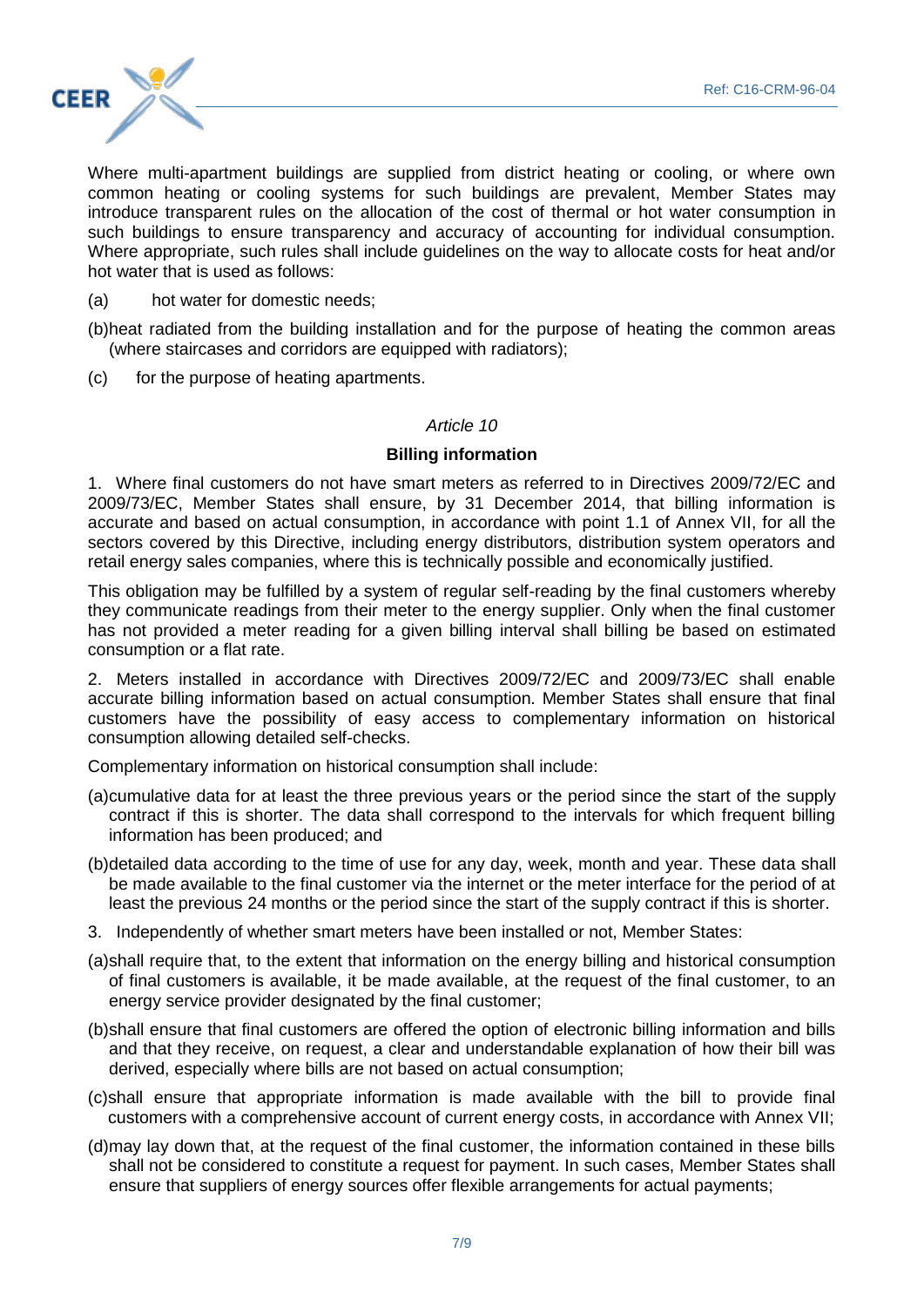

(e)shall require that information and estimates for energy costs are provided to consumers on demand in a timely manner and in an easily understandable format enabling consumers to compare deals on a like-for-like basis.

#### *Article 11*

#### **Cost of access to metering and billing information**

1. Member States shall ensure that final customers receive all their bills and billing information for energy consumption free of charge and that final customers also have access to their consumption data in an appropriate way and free of charge.

2. Notwithstanding paragraph 1, the distribution of costs of billing information for the individual consumption of heating and cooling in multi-apartment and multi-purpose buildings pursuant to Article 9(3) shall be carried out on a non-profit basis. Costs resulting from the assignment of this task to a third party, such as a service provider or the local energy supplier, covering the measuring, allocation and accounting for actual individual consumption in such buildings, may be passed onto the final customers to the extent that such costs are reasonable.

## **Annex II – Annex VII of the Energy Efficiency Directive**

#### **Minimum requirements for billing and billing information based on actual consumption**

### **1. Minimum requirements for billing**

#### **1.1. Billing based on actual consumption**

In order to enable final customers to regulate their own energy consumption, billing should take place on the basis of actual consumption at least once a year, and billing information should be made available at least quarterly, on request or where the consumers have opted to receive electronic billing or else twice yearly. Gas used only for cooking purposes may be exempted from this requirement.

#### **1.2. Minimum information contained in the bill**

Member States shall ensure that, where appropriate, the following information is made available to final customers in clear and understandable terms in or with their bills, contracts, transactions, and receipts at distribution stations:

- (a) current actual prices and actual consumption of energy;
- (b)comparisons of the final customer's current energy consumption with consumption for the same period in the previous year, preferably in graphic form;
- (c)contact information for final customers' organisations, energy agencies or similar bodies, including website addresses, from which information may be obtained on available energy efficiency improvement measures, comparative end-user profiles and objective technical specifications for energy-using equipment.

In addition, wherever possible and useful, Member States shall ensure that comparisons with an average normalised or benchmarked final customer in the same user category are made available to final customers in clear and understandable terms, in, with or signposted to within, their bills, contracts, transactions, and receipts at distribution stations.

#### **1.3. Advice on energy efficiency accompanying bills and other feedback to final customers**